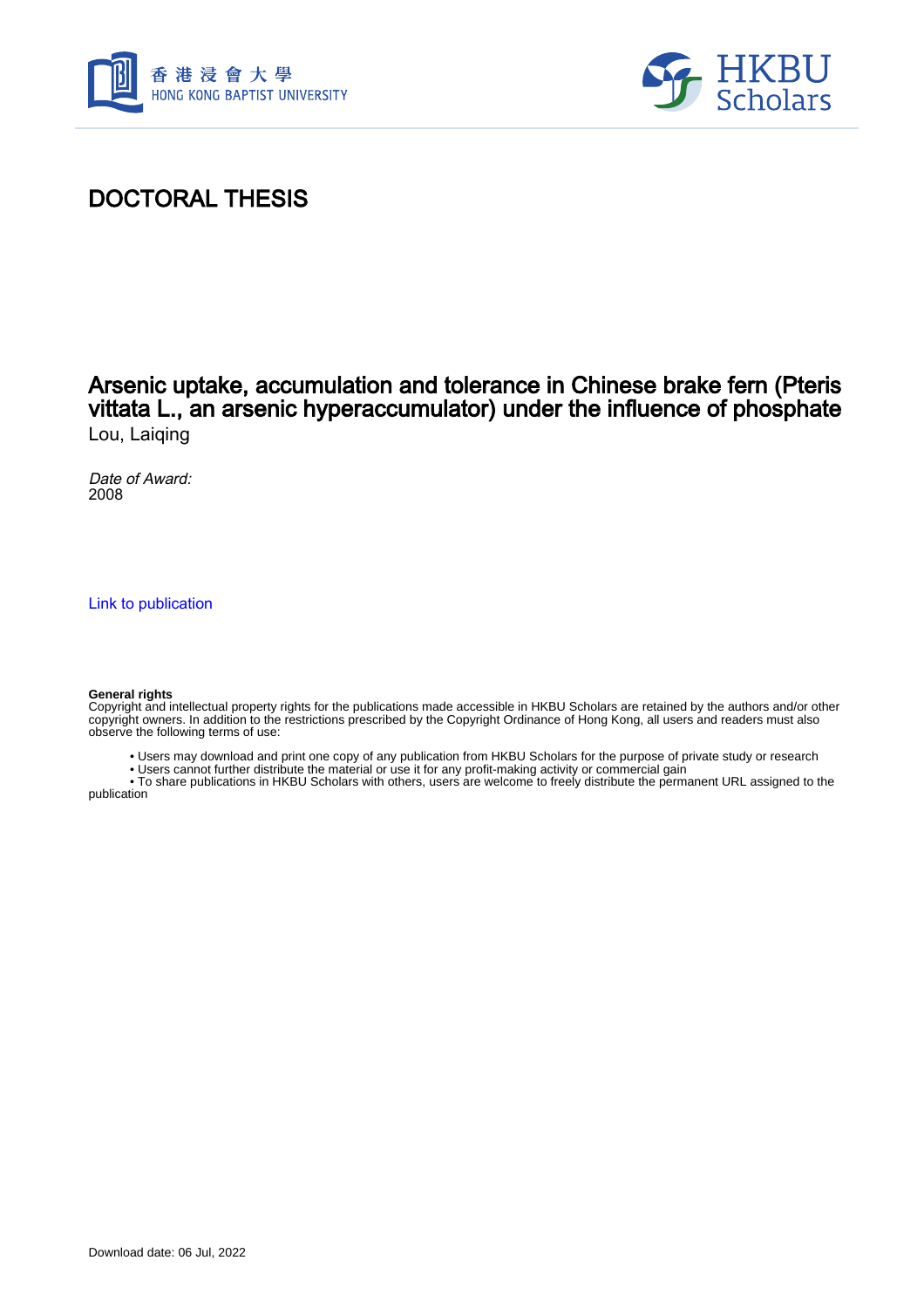# **Arsenic Uptake, Accumulation and Tolerance in Chinese Brake Fern (***Pteris vittata* **L., an Arsenic Hyperaccumulator) under the Influence of Phosphate**

# **LOU Laiqing**

**A thesis submitted in partial fulfillment of the requirements** 

**for the degree of** 

**Doctor of Philosophy** 

**Principal Supervisor: Prof. WONG Ming Hung** 

**Hong Kong Baptist University** 

**April 2008**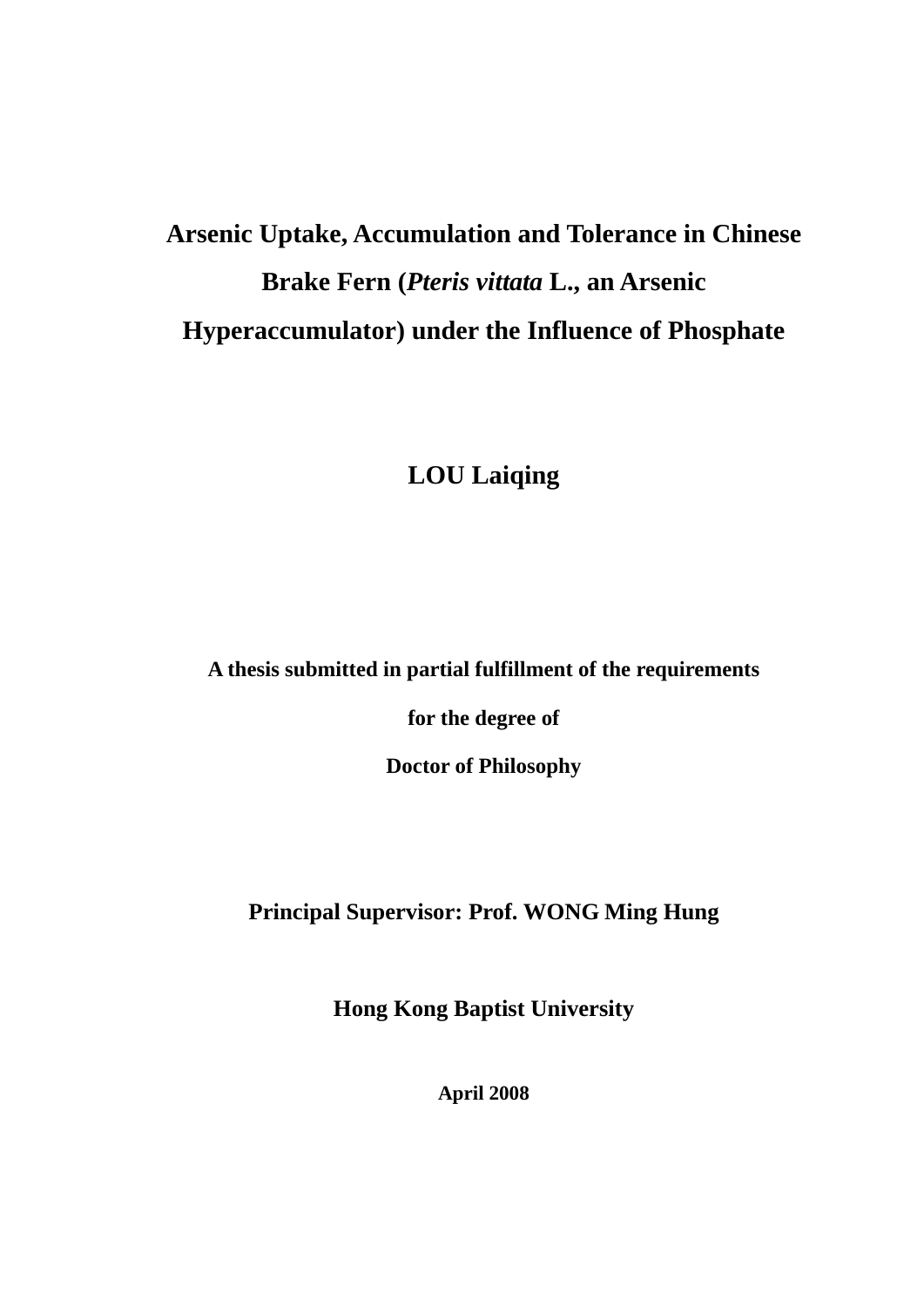### **ABSTACT**

The major aims of the present study are to investigate arsenic (As) uptake, accumulation and mechanisms of As tolerance, and also effects of phosphate (P) on As uptake, accumulation and root exudates of Chinese brake fern (*P. vittata* L.).

Ethylene diamine triacetic acid (EDTA), hydroxyl ethylene diamine triacetic acid (HEDTA) enhanced Cu, Zn, Pb, but lowered As accumulation in Chinese brake fern and rostrate sesbania (*Sesbania rostrata* L.), while oxalic acid (OA) enhanced As accumulation in vetiver (*Vetiveria zizanioides* L.) in their aboveground parts significantly. In addition to As, Chinese brake fern also accumulated the highest concentrations of Cu, Pb and Zn in its aboveground parts among the three plant species grown in metal-contaminated soil. This species, therefore, can be used to clean up As, Cu, Pb and Zn simultaneously from co-contaminated soil.

High concentrations of As inhibited root and frond growth of semi-pinnated brake fern (*P. semipinnata* L.). Uptake of As by Chinese brake fern was significantly higher (*p* < 0.05) than that of semi-pinnated brake fern. Arsenic accumulation in the roots increased with increasing As concentrations for both species. Most of the As (82-90%) accumulated was distributed in the fronds of Chinese brake fern, while only 29-41% in the fronds of semi-pinnated brake fern.

There was a significant correlation  $(p < 0.05)$  between the increase in hydrogen peroxide  $(H_2O_2)$  contents with the increase of As content in plants and also As exposure time in both plant species, especially the midrib of semi-pinnated brake fern.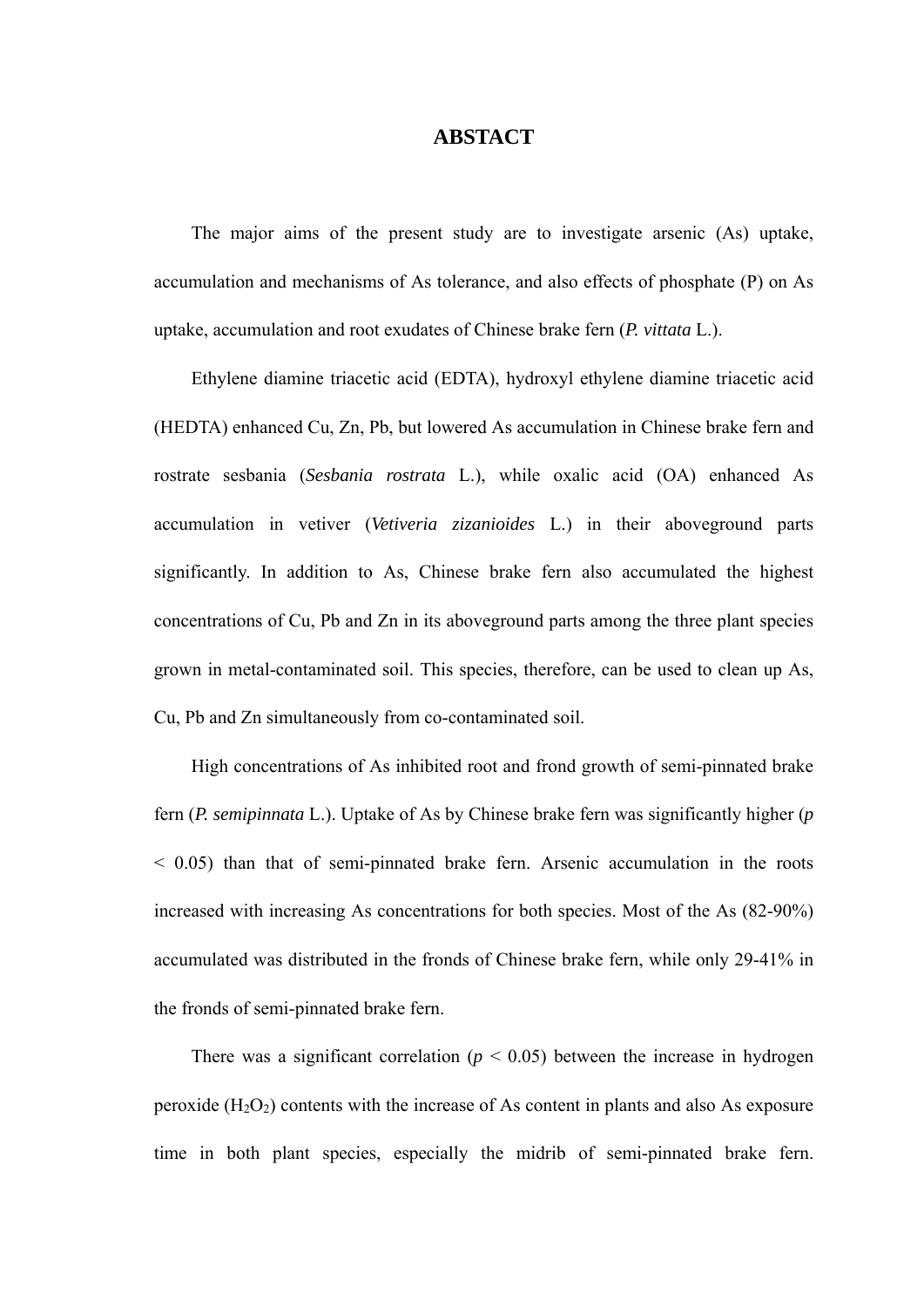Semi-pinnated brake fern showed higher concentrations of  $H_2O_2$  in the pinnae, midribs and roots than those of Chinese brake fern. The relative electrical conductivity (REC, %) values in the root and pinnae followed a similar trend as plant  $H_2O_2$  contents. The results indicated that high doses of As resulted in oxidative damages in both plant species.

Arsenic uptake by Chinese brake fern was significantly influenced by both the chemical form and concentration of As in the nutrient solution. Higher concentrations of As in plants treated with arsenate were observed, with a positive correlation between As concentrations in plant tissues and in nutrient solution. The short-term  $(< 24 h$  ) and low concentrations ( $\leq 25$  µmol  $1^{-1}$ ) uptake kinetics in Chinese brake fern were nonsaturated which could be divided into linear and saturable components. The saturable part of As uptake could be described by Michaelis-Menten kinetics/model.

Arsenic concentrations in fronds and roots of Chinese brake fern were significantly  $(p < 0.05)$  decreased  $(p < 0.05)$  with P in nutrient solution under both arsenate and arsenite treatments, especially the former. Phosphate uptake was significantly  $(p < 0.05)$ inhibited by 1000  $\mu$ mol l<sup>-1</sup>As. Arsenic treatments enhanced As and P transport to fronds, while increasing P inhibited their transportation. Arsenic concentrations were negatively correlated with P in roots and fronds of Chinese brake fern treated with arsenate, as well as in roots of plants treated with arsenite.

pH values in the nutrient solution increased with increasing exposure time, and decreased with increasing P levels. Dissolved organic carbon (DOC) contents (dry weight basis) in nutrient solution decreased with increasing P levels. The addition of As